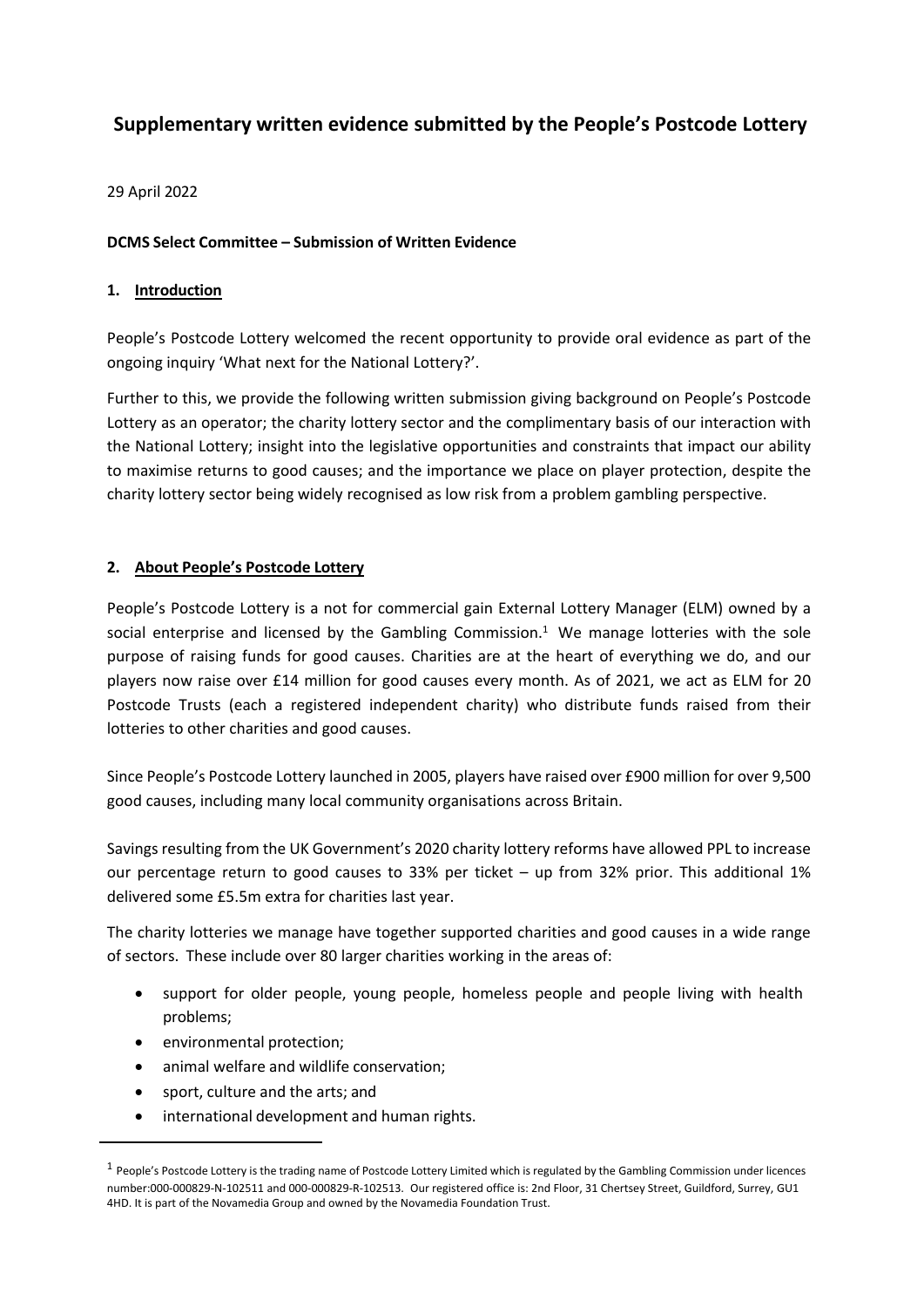The type of funding provided by the Postcode Trusts is very important to charities, with the majority focused on long term, unrestricted funding. This means that charities can use funding for core costs or indeed for further fundraising – using these funds to leverage more income. This flexibility can complement project-based funding such as that from the National Lottery Community Fund<sup>2</sup>.

There is widespread recognition from the Gambling Commission<sup>3</sup>, the Government<sup>4</sup> and academia<sup>5</sup> that charity lotteries constitute a low risk from a problem gambling perspective. Despite this, we take our responsibilities in this area very seriously. Committed to evolving our safety protocols in line with changing industry standards, our player protections are covered further Section 7 of this response.

## **3. Evidence that People's Postcode Lottery and the National Lottery are complementary, rather than in competition**

People's Postcode Lottery is fully supportive of the National Lottery and embraces our status as a fundraising stream that complements, rather than competes with, the unparalleled scale of its charitable fundraising. Indeed, it is the case that a number of the charities our players help to fund – such as Girlguiding, the British Red Cross and respected cancer charity, Maggie's - also receive funding from the National Lottery. As noted in Section 2 above, the distinct, unrestricted and flexible nature of our funding in many cases delivers impact alongside the more traditional, project-based funding offered by National Lottery distribution bodies.

A wide and conclusive body of available evidence demonstrates the complementary nature of both sectors, including the Gambling Commission's official industry statistics. Following years of concurrent growth, the Commission's most up to date published statistics<sup>6</sup> conclude that both sales *and* returns to good causes for the National Lottery and Charity Lottery sector are at record levels.

The Gambling Commission confirmed to the Select Committee directly, as recently as 22 July 2019, when asked about the impact charity lotteries have on the National Lottery that: "*We have given the advice we gave around the recent society lotteries consultation, where our judgement is that that does not infringe on the unique features of the [National] lottery, like life changing prizes.*" 7

This followed three separate investigations by the Commission in 2012, 2015 and 2017 – the latter reinforcing earlier findings that there is "no statistically significant effect of Charity Lotteries affecting National Lottery sales."<sup>8</sup>

<sup>2</sup> NFP Synergy, Small Change: How charity lottery limits impact small charities, April 2019

<sup>&</sup>lt;sup>3</sup> Gambling Commission Society Lotteries advice, Phase 2, published 29.06.18

<sup>4</sup> [https://www.gov.uk/government/publications/review-of-the-gambling-act-2005-terms-of-reference-and-](https://www.gov.uk/government/publications/review-of-the-gambling-act-2005-terms-of-reference-and-call-for-evidence/review-of-the-gambling-act-2005-terms-of-reference-and-call-for-evidence#call-for-evidence) cal[l](https://www.gov.uk/government/publications/review-of-the-gambling-act-2005-terms-of-reference-and-call-for-evidence/review-of-the-gambling-act-2005-terms-of-reference-and-call-for-evidence#call-for-evidence)fo[r-e](https://www.gov.uk/government/publications/review-of-the-gambling-act-2005-terms-of-reference-and-call-for-evidence/review-of-the-gambling-act-2005-terms-of-reference-and-call-for-evidence#call-for-evidence)vidence[/](https://www.gov.uk/government/publications/review-of-the-gambling-act-2005-terms-of-reference-and-call-for-evidence/review-of-the-gambling-act-2005-terms-of-reference-and-call-for-evidence#call-for-evidence)review[-](https://www.gov.uk/government/publications/review-of-the-gambling-act-2005-terms-of-reference-and-call-for-evidence/review-of-the-gambling-act-2005-terms-of-reference-and-call-for-evidence#call-for-evidence)o[f-t](https://www.gov.uk/government/publications/review-of-the-gambling-act-2005-terms-of-reference-and-call-for-evidence/review-of-the-gambling-act-2005-terms-of-reference-and-call-for-evidence#call-for-evidence)h[e-](https://www.gov.uk/government/publications/review-of-the-gambling-act-2005-terms-of-reference-and-call-for-evidence/review-of-the-gambling-act-2005-terms-of-reference-and-call-for-evidence#call-for-evidence)gamblin[g-a](https://www.gov.uk/government/publications/review-of-the-gambling-act-2005-terms-of-reference-and-call-for-evidence/review-of-the-gambling-act-2005-terms-of-reference-and-call-for-evidence#call-for-evidence)c[t-2](https://www.gov.uk/government/publications/review-of-the-gambling-act-2005-terms-of-reference-and-call-for-evidence/review-of-the-gambling-act-2005-terms-of-reference-and-call-for-evidence#call-for-evidence)005[-t](https://www.gov.uk/government/publications/review-of-the-gambling-act-2005-terms-of-reference-and-call-for-evidence/review-of-the-gambling-act-2005-terms-of-reference-and-call-for-evidence#call-for-evidence)erms[-](https://www.gov.uk/government/publications/review-of-the-gambling-act-2005-terms-of-reference-and-call-for-evidence/review-of-the-gambling-act-2005-terms-of-reference-and-call-for-evidence#call-for-evidence)o[f-](https://www.gov.uk/government/publications/review-of-the-gambling-act-2005-terms-of-reference-and-call-for-evidence/review-of-the-gambling-act-2005-terms-of-reference-and-call-for-evidence#call-for-evidence)reference[-](https://www.gov.uk/government/publications/review-of-the-gambling-act-2005-terms-of-reference-and-call-for-evidence/review-of-the-gambling-act-2005-terms-of-reference-and-call-for-evidence#call-for-evidence)and[-](https://www.gov.uk/government/publications/review-of-the-gambling-act-2005-terms-of-reference-and-call-for-evidence/review-of-the-gambling-act-2005-terms-of-reference-and-call-for-evidence#call-for-evidence)cal[l-f](https://www.gov.uk/government/publications/review-of-the-gambling-act-2005-terms-of-reference-and-call-for-evidence/review-of-the-gambling-act-2005-terms-of-reference-and-call-for-evidence#call-for-evidence)or[-](https://www.gov.uk/government/publications/review-of-the-gambling-act-2005-terms-of-reference-and-call-for-evidence/review-of-the-gambling-act-2005-terms-of-reference-and-call-for-evidence#call-for-evidence)evidenc[e#c](https://www.gov.uk/government/publications/review-of-the-gambling-act-2005-terms-of-reference-and-call-for-evidence/review-of-the-gambling-act-2005-terms-of-reference-and-call-for-evidence#call-for-evidence)al[l-](https://www.gov.uk/government/publications/review-of-the-gambling-act-2005-terms-of-reference-and-call-for-evidence/review-of-the-gambling-act-2005-terms-of-reference-and-call-for-evidence#call-for-evidence)fo[r-](https://www.gov.uk/government/publications/review-of-the-gambling-act-2005-terms-of-reference-and-call-for-evidence/review-of-the-gambling-act-2005-terms-of-reference-and-call-for-evidence#call-for-evidence)evidence

<sup>5</sup> Novamedia/Postcode Lotteries: A Game Risk Assessment, Professor Mark Griffiths (2021)

<sup>6</sup> [https://www.gamblingcommission.gov.uk/statistics-and-research/publication/industry-statis](https://www.gamblingcommission.gov.uk/statistics-and-research/publication/industry-statistics-november-2020)tics-november[-](https://www.gamblingcommission.gov.uk/statistics-and-research/publication/industry-statistics-november-2020)2020

<sup>7</sup> House of Commons, Digital, Culture, Media and Sport Committee, Oral evidence: Immersive an addictive technologies, HC 1846, Monday 22 July 2019.

http://data[.](http://data.parliament.uk/writtenevidence/committeeevidence.svc/evidencedocument/digital-culture-media-and-sport-committee/immersive-and-addictive-technologies/oral/103954.pdf)parliament[.](http://data.parliament.uk/writtenevidence/committeeevidence.svc/evidencedocument/digital-culture-media-and-sport-committee/immersive-and-addictive-technologies/oral/103954.pdf)uk[/](http://data.parliament.uk/writtenevidence/committeeevidence.svc/evidencedocument/digital-culture-media-and-sport-committee/immersive-and-addictive-technologies/oral/103954.pdf)writteneviden[ce/c](http://data.parliament.uk/writtenevidence/committeeevidence.svc/evidencedocument/digital-culture-media-and-sport-committee/immersive-and-addictive-technologies/oral/103954.pdf)ommitteeevidenc[e.s](http://data.parliament.uk/writtenevidence/committeeevidence.svc/evidencedocument/digital-culture-media-and-sport-committee/immersive-and-addictive-technologies/oral/103954.pdf)v[c/e](http://data.parliament.uk/writtenevidence/committeeevidence.svc/evidencedocument/digital-culture-media-and-sport-committee/immersive-and-addictive-technologies/oral/103954.pdf)videncedocumen[t/d](http://data.parliament.uk/writtenevidence/committeeevidence.svc/evidencedocument/digital-culture-media-and-sport-committee/immersive-and-addictive-technologies/oral/103954.pdf)igita[l-](http://data.parliament.uk/writtenevidence/committeeevidence.svc/evidencedocument/digital-culture-media-and-sport-committee/immersive-and-addictive-technologies/oral/103954.pdf)cultur[e-](http://data.parliament.uk/writtenevidence/committeeevidence.svc/evidencedocument/digital-culture-media-and-sport-committee/immersive-and-addictive-technologies/oral/103954.pdf) medi[a-](http://data.parliament.uk/writtenevidence/committeeevidence.svc/evidencedocument/digital-culture-media-and-sport-committee/immersive-and-addictive-technologies/oral/103954.pdf)an[d](http://data.parliament.uk/writtenevidence/committeeevidence.svc/evidencedocument/digital-culture-media-and-sport-committee/immersive-and-addictive-technologies/oral/103954.pdf)sport[-c](http://data.parliament.uk/writtenevidence/committeeevidence.svc/evidencedocument/digital-culture-media-and-sport-committee/immersive-and-addictive-technologies/oral/103954.pdf)ommitte[e/](http://data.parliament.uk/writtenevidence/committeeevidence.svc/evidencedocument/digital-culture-media-and-sport-committee/immersive-and-addictive-technologies/oral/103954.pdf)immersive[-a](http://data.parliament.uk/writtenevidence/committeeevidence.svc/evidencedocument/digital-culture-media-and-sport-committee/immersive-and-addictive-technologies/oral/103954.pdf)nd[-](http://data.parliament.uk/writtenevidence/committeeevidence.svc/evidencedocument/digital-culture-media-and-sport-committee/immersive-and-addictive-technologies/oral/103954.pdf)addictive[-](http://data.parliament.uk/writtenevidence/committeeevidence.svc/evidencedocument/digital-culture-media-and-sport-committee/immersive-and-addictive-technologies/oral/103954.pdf)technologie[s/o](http://data.parliament.uk/writtenevidence/committeeevidence.svc/evidencedocument/digital-culture-media-and-sport-committee/immersive-and-addictive-technologies/oral/103954.pdf)ra[l/](http://data.parliament.uk/writtenevidence/committeeevidence.svc/evidencedocument/digital-culture-media-and-sport-committee/immersive-and-addictive-technologies/oral/103954.pdf)103954[.](http://data.parliament.uk/writtenevidence/committeeevidence.svc/evidencedocument/digital-culture-media-and-sport-committee/immersive-and-addictive-technologies/oral/103954.pdf)pdf

<sup>8</sup> Gambling Commission (2017), 'Review of Charity Lotteries advice'. October 2017.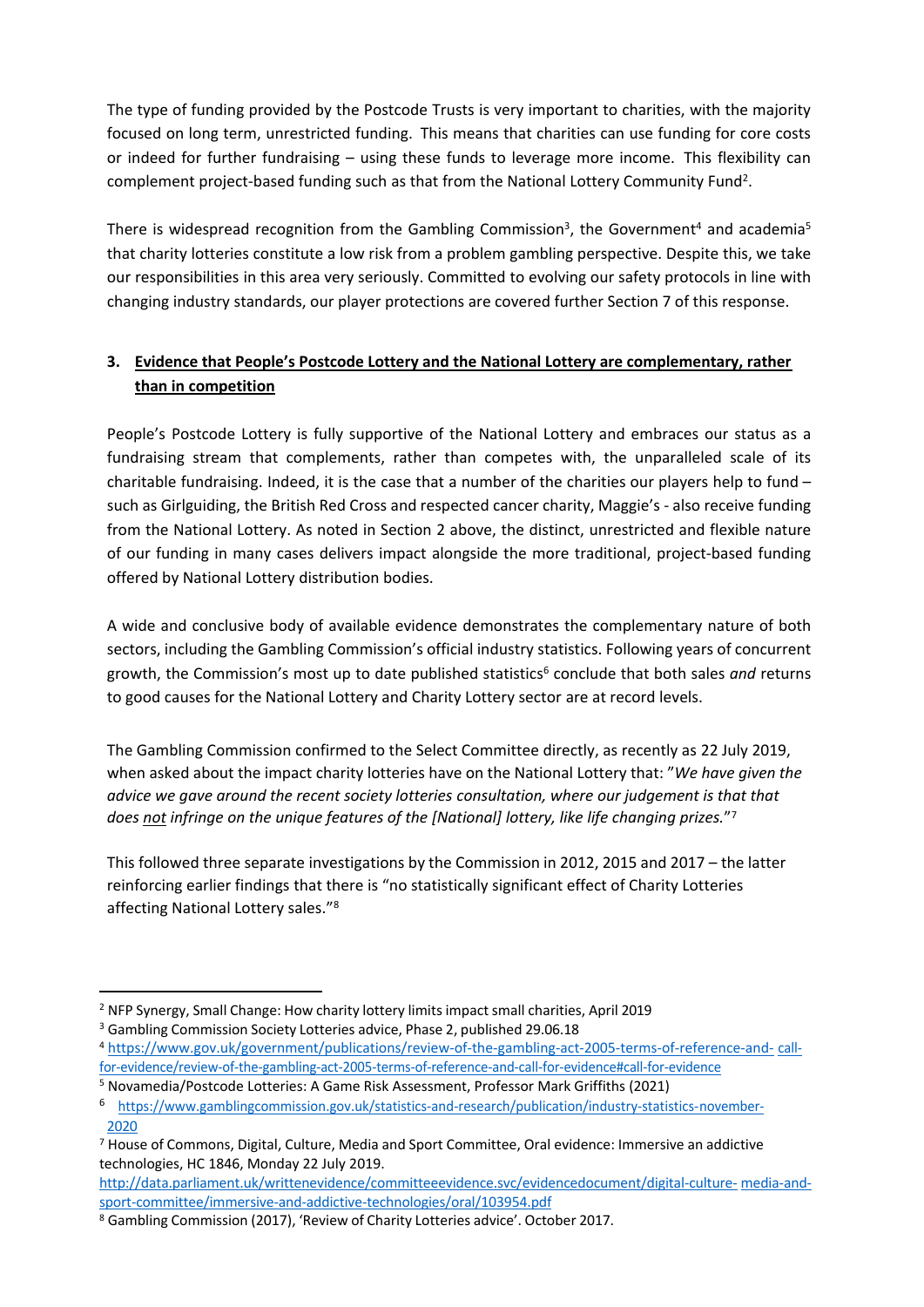The concurrent success of both the Charity Lottery sector and the National Lottery chimes with the Government's own commitment to see both lottery types thrive<sup>9</sup>.

Just last month – as part of its one year review into society lottery sales and prize limits – DCMS itself confirmed that despite an increase in charity lottery annual sales limits – the unique position of the National Lottery continues to be maintained<sup>10</sup>.

## **4. Differing legislative underpinnings of charity lotteries and the National Lottery**

Moreover, there are numerous differences between charity lotteries and The National Lottery, in terms of regulation, operation and motivation to play, which provide for the National Lottery's monopoly status and the accompanying operation of charity lotteries, which themselves existed for many decades prior.

Legislation: The National Lottery is regulated under the 1993 National Lottery etc Act and the National Lottery Act 2006, whilst charity lotteries are regulated under the 2005 Gambling Act.

Sales limit: There is no limit on National Lottery sales, whilst there are strict limits on charity lottery annual and per draw sales.

Prizes: There is no limit on National Lottery prizes, whilst there is a strict limit on charity lottery prizes, at a level which is much lower than that of the Lotto and Euromillions prizes.

Geographic area: The National Lottery operates in Great Britain, Northern Ireland and the Isle of Man, whilst charity lotteries licenced under the 2005 Gambling Act cannot operate in Northern Ireland or the Isle of Man.

Motivation for playing: People play charity lotteries for a variety of reasons. However according to the Gambling Commission charitable giving is a greater motivation for players of charity lotteries while a life-transforming win is a greater motivation for players of the National Lottery. *"Of those who bought tickets for a charity lottery or other lottery, 55% reported gambling to support good causes. This compares to 15% who bought tickets for the National Lottery draws, and 5% of those who purchased scratchcards".<sup>11</sup>*

### **5. Charity Lottery reform**

Committee will be aware of the charity lottery reforms based into law by the Government in July 2020, in which charity lottery annual sales limits rose from £10 million to £50 million and per draw limits rose from £4 million to £5 million<sup>12</sup>.

<sup>&</sup>lt;sup>9</sup> (2019) DCMS, DCMS Single Departmental Plan, 2019

<sup>10</sup> [https://www.gov.uk/government/publications/review-of-society-lottery-sales-and-prize-limits/one-year](https://www.gov.uk/government/publications/review-of-society-lottery-sales-and-prize-limits/one-year-review-of-society-lotteries-sales-and-prize-limits)review[-o](https://www.gov.uk/government/publications/review-of-society-lottery-sales-and-prize-limits/one-year-review-of-society-lotteries-sales-and-prize-limits)f[-s](https://www.gov.uk/government/publications/review-of-society-lottery-sales-and-prize-limits/one-year-review-of-society-lotteries-sales-and-prize-limits)ociety[-l](https://www.gov.uk/government/publications/review-of-society-lottery-sales-and-prize-limits/one-year-review-of-society-lotteries-sales-and-prize-limits)otteries[-s](https://www.gov.uk/government/publications/review-of-society-lottery-sales-and-prize-limits/one-year-review-of-society-lotteries-sales-and-prize-limits)ale[s-a](https://www.gov.uk/government/publications/review-of-society-lottery-sales-and-prize-limits/one-year-review-of-society-lotteries-sales-and-prize-limits)n[d-p](https://www.gov.uk/government/publications/review-of-society-lottery-sales-and-prize-limits/one-year-review-of-society-lotteries-sales-and-prize-limits)riz[e-](https://www.gov.uk/government/publications/review-of-society-lottery-sales-and-prize-limits/one-year-review-of-society-lotteries-sales-and-prize-limits)limits

<sup>&</sup>lt;sup>11</sup> Gambling participation in 2018: behaviour, awareness and attitudes, Gambling Commission Annual report, 2019. [https://www.gamblingcommission.gov.uk/PDF/survey-data/Gambling-participation-in-2018-behaviour](https://www.gamblingcommission.gov.uk/PDF/survey-data/Gambling-participation-in-2018-behaviour-awareness-and-attitudes.pdf)awarenes[s-](https://www.gamblingcommission.gov.uk/PDF/survey-data/Gambling-participation-in-2018-behaviour-awareness-and-attitudes.pdf)an[d-](https://www.gamblingcommission.gov.uk/PDF/survey-data/Gambling-participation-in-2018-behaviour-awareness-and-attitudes.pdf)attitudes[.](https://www.gamblingcommission.gov.uk/PDF/survey-data/Gambling-participation-in-2018-behaviour-awareness-and-attitudes.pdf)pdf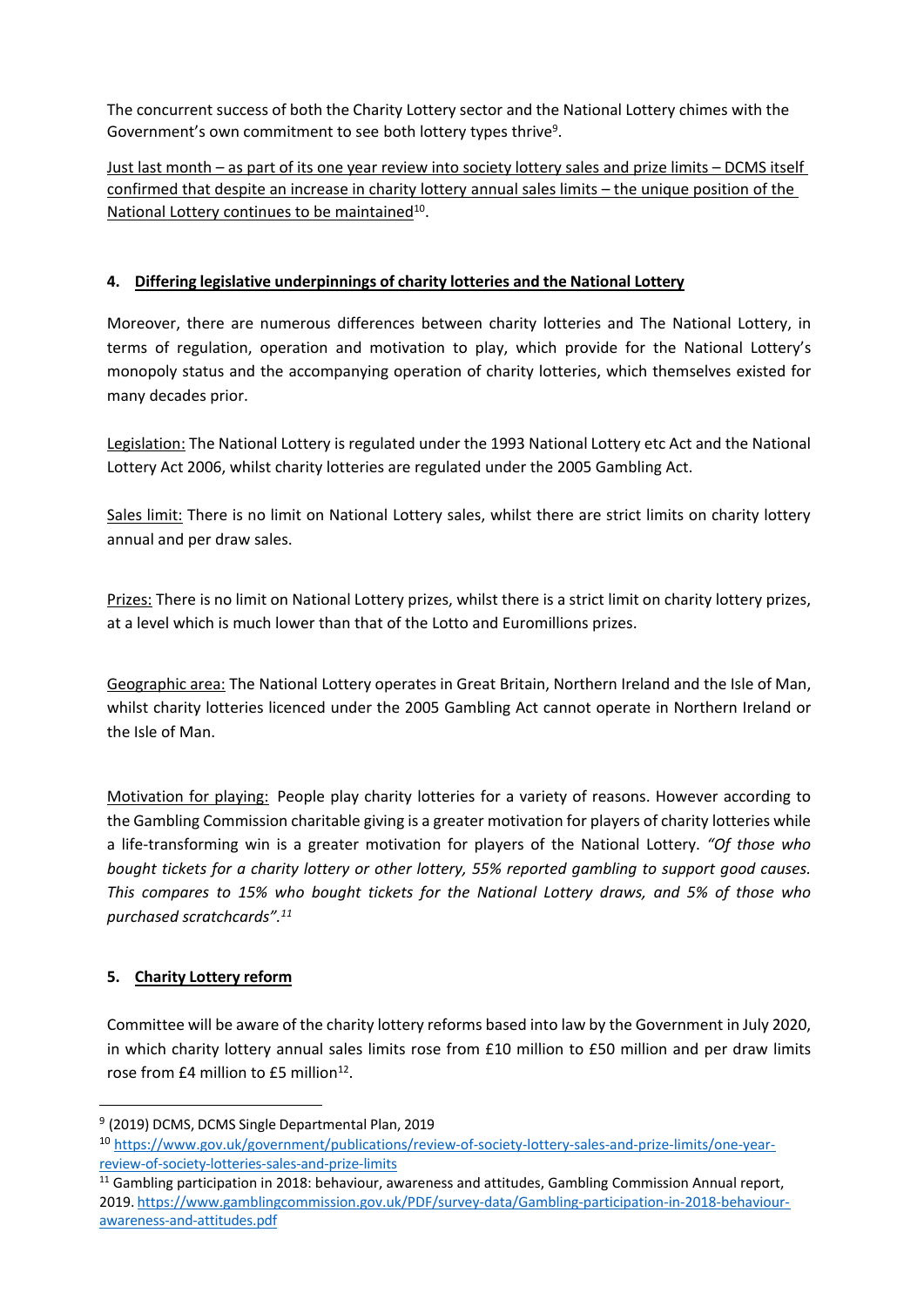In March 2022, DCMS reported the findings of its one year review into charity lottery sales and prize limits, concluding that *"…the increased limits are bedding in well and are beginning to have the intended effect of allowing the society lotteries sector to grow and return more to good causes, whilst also maintaining the unique position of the National Lottery."<sup>13</sup>*

These important reforms have proven a success for People's Postcode Lottery, thus far delivering:

**An increase in the percentage return to good causes** Administrative savings realised through charity lottery reform - coupled with continued sales growth – means each ticket sold now returns 33% to good causes, up from 32%. Percentage spend on costs has decreased from 28% to 27%.

**A simplified structure, reduced costs and regular funding** As well as providing greater support for charities, the reforms have had a positive impact on People's Postcode Lottery, allowing a reduction in the number of lotteries we manage from 58 to 20, as each lottery can now raise more funds.

This has reduced bureaucracy, freeing up even more money for funded charities. This simplified model is easier to understand, including for our players. It has also enabled a simplification of the funding distribution process for good causes – most beneficiaries now receive regular, quarterly payments.

**£31 million in one-off Extra Awardsto 61 charities in 2021** Oursimplified structure enabled 61 regular beneficiary charities each a share of some £31 million in one-off Extra Awards in 2021.

**Double the funding for small causes** The amount available for grassroots community groups has more than doubled, from £8.5 million in 2019 to around £17 million from 2021. Charity lottery reform has also made applying for community programmes funding clearer and less confusing for smaller charities. This is a benefit for local good causes in every constituency in Britain.

### **6. A missed opportunity to maximise charitable returns from both lottery types**

Despite the positive outcomes noted above, the 2020 charity lottery reforms fell short of introducing the £100m annual sales limit backed by the charity lottery sector, and the Government itself, who highlighted a £100 million annual sales limit as its own 'preferred option'.<sup>14</sup> Supported charities themselves have - and continue - to support a £100 million annual sales limit, with approximately 100 of Britain's large and medium charities most recently writing to the DCMS Secretary of State on the issue in February 2022 (APPENDIX 1).

Given the strength of evidence (noted above, Section 2) demonstrating the co-existence of both lottery types, it remains of profound disappointment to People's Postcode Lottery that the Government opted to proceed with a more cautious increase in charity lottery sales limits back in 2020.

https://www[.](https://www.legislation.gov.uk/ukdsi/2020/9780111192030)legislation[.](https://www.legislation.gov.uk/ukdsi/2020/9780111192030)go[v.uk/](https://www.legislation.gov.uk/ukdsi/2020/9780111192030)ukdsi[/2](https://www.legislation.gov.uk/ukdsi/2020/9780111192030)02[0/](https://www.legislation.gov.uk/ukdsi/2020/9780111192030)9780111192030

<sup>12</sup> Gambling Act (2005) Variation of Monetary Limits Order

<sup>13</sup> DCMS 12 month review [https://www.gov.uk/government/publications/review-of-society-lottery-sales-and](https://www.gov.uk/government/publications/review-of-society-lottery-sales-and-prize-limits?utm_medium=email&utm_campaign=govuk-notifications-topic&utm_source=6436a618-e1a2-4162-994a-e64a1c572d59&utm_content=daily)priz[e-](https://www.gov.uk/government/publications/review-of-society-lottery-sales-and-prize-limits?utm_medium=email&utm_campaign=govuk-notifications-topic&utm_source=6436a618-e1a2-4162-994a-e64a1c572d59&utm_content=daily)limit[s?](https://www.gov.uk/government/publications/review-of-society-lottery-sales-and-prize-limits?utm_medium=email&utm_campaign=govuk-notifications-topic&utm_source=6436a618-e1a2-4162-994a-e64a1c572d59&utm_content=daily)utm[\\_m](https://www.gov.uk/government/publications/review-of-society-lottery-sales-and-prize-limits?utm_medium=email&utm_campaign=govuk-notifications-topic&utm_source=6436a618-e1a2-4162-994a-e64a1c572d59&utm_content=daily)edium[=e](https://www.gov.uk/government/publications/review-of-society-lottery-sales-and-prize-limits?utm_medium=email&utm_campaign=govuk-notifications-topic&utm_source=6436a618-e1a2-4162-994a-e64a1c572d59&utm_content=daily)mail[&](https://www.gov.uk/government/publications/review-of-society-lottery-sales-and-prize-limits?utm_medium=email&utm_campaign=govuk-notifications-topic&utm_source=6436a618-e1a2-4162-994a-e64a1c572d59&utm_content=daily)utm[\\_](https://www.gov.uk/government/publications/review-of-society-lottery-sales-and-prize-limits?utm_medium=email&utm_campaign=govuk-notifications-topic&utm_source=6436a618-e1a2-4162-994a-e64a1c572d59&utm_content=daily)campaig[n=g](https://www.gov.uk/government/publications/review-of-society-lottery-sales-and-prize-limits?utm_medium=email&utm_campaign=govuk-notifications-topic&utm_source=6436a618-e1a2-4162-994a-e64a1c572d59&utm_content=daily)ovuk[-n](https://www.gov.uk/government/publications/review-of-society-lottery-sales-and-prize-limits?utm_medium=email&utm_campaign=govuk-notifications-topic&utm_source=6436a618-e1a2-4162-994a-e64a1c572d59&utm_content=daily)otification[s-t](https://www.gov.uk/government/publications/review-of-society-lottery-sales-and-prize-limits?utm_medium=email&utm_campaign=govuk-notifications-topic&utm_source=6436a618-e1a2-4162-994a-e64a1c572d59&utm_content=daily)opic&utm[\\_s](https://www.gov.uk/government/publications/review-of-society-lottery-sales-and-prize-limits?utm_medium=email&utm_campaign=govuk-notifications-topic&utm_source=6436a618-e1a2-4162-994a-e64a1c572d59&utm_content=daily)ourc[e=](https://www.gov.uk/government/publications/review-of-society-lottery-sales-and-prize-limits?utm_medium=email&utm_campaign=govuk-notifications-topic&utm_source=6436a618-e1a2-4162-994a-e64a1c572d59&utm_content=daily)643[6a6](https://www.gov.uk/government/publications/review-of-society-lottery-sales-and-prize-limits?utm_medium=email&utm_campaign=govuk-notifications-topic&utm_source=6436a618-e1a2-4162-994a-e64a1c572d59&utm_content=daily)18[-e1a2-](https://www.gov.uk/government/publications/review-of-society-lottery-sales-and-prize-limits?utm_medium=email&utm_campaign=govuk-notifications-topic&utm_source=6436a618-e1a2-4162-994a-e64a1c572d59&utm_content=daily) 416[2-](https://www.gov.uk/government/publications/review-of-society-lottery-sales-and-prize-limits?utm_medium=email&utm_campaign=govuk-notifications-topic&utm_source=6436a618-e1a2-4162-994a-e64a1c572d59&utm_content=daily) 994[a-e](https://www.gov.uk/government/publications/review-of-society-lottery-sales-and-prize-limits?utm_medium=email&utm_campaign=govuk-notifications-topic&utm_source=6436a618-e1a2-4162-994a-e64a1c572d59&utm_content=daily)6[4a1c](https://www.gov.uk/government/publications/review-of-society-lottery-sales-and-prize-limits?utm_medium=email&utm_campaign=govuk-notifications-topic&utm_source=6436a618-e1a2-4162-994a-e64a1c572d59&utm_content=daily)57[2d](https://www.gov.uk/government/publications/review-of-society-lottery-sales-and-prize-limits?utm_medium=email&utm_campaign=govuk-notifications-topic&utm_source=6436a618-e1a2-4162-994a-e64a1c572d59&utm_content=daily)5[9&u](https://www.gov.uk/government/publications/review-of-society-lottery-sales-and-prize-limits?utm_medium=email&utm_campaign=govuk-notifications-topic&utm_source=6436a618-e1a2-4162-994a-e64a1c572d59&utm_content=daily)t[m\\_](https://www.gov.uk/government/publications/review-of-society-lottery-sales-and-prize-limits?utm_medium=email&utm_campaign=govuk-notifications-topic&utm_source=6436a618-e1a2-4162-994a-e64a1c572d59&utm_content=daily)conten[t=d](https://www.gov.uk/government/publications/review-of-society-lottery-sales-and-prize-limits?utm_medium=email&utm_campaign=govuk-notifications-topic&utm_source=6436a618-e1a2-4162-994a-e64a1c572d59&utm_content=daily)aily

<sup>14</sup> DCMS (2018) Consultation on Society Lottery Reform. June 2018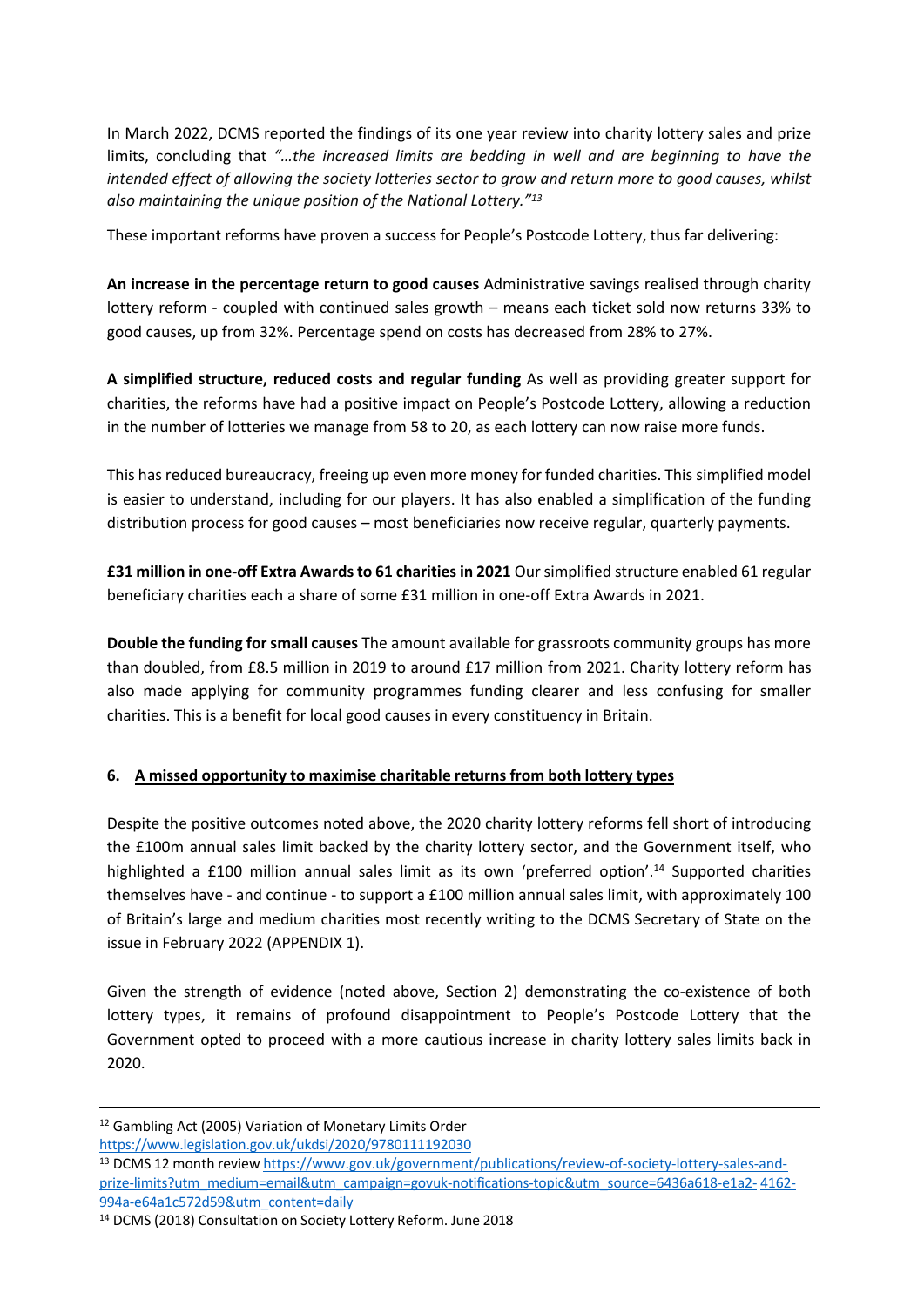The way by which charity lottery limits interact with our growing player base means current annual sales limits will again begin to restrict the amounts that can be raised for good causes, as individual lotteries are again faced with taking preventative action to remain within the limits – ie through a return to ever greater numbers of licences and the high costs and bureaucracy attached to this.

A £100m limit would provide charities greater certainty and continued opportunity to access vital funds further into the future. Given it took eight years for the partial 2020 reforms to be delivered, it is vital the charity lottery reform process be continued.

The only opposition to the Government's £100 million 'preferred option' arose on behalf of Camelot – who based their concern on an unpublished report by Frontier Economics, which stands in stark contrast to the objective and published evidence, including that from the Gambling Commission.

We at People's Postcode Lottery hope that the recent announcement of a new National Lottery licencee will provide an opportunity for the National Lottery and the charity lottery sector to work more constructively in the future in order to fully maximise the amount our respective sectors can generate for good causes – all at no cost to the public purse.

#### **7. Responsible Play**

People's Postcode Lottery sales are either via phone or online. Customers sign up to a monthly Direct Debit or PayPal subscription via our website or by phoning us. 20 draws are conducted each month, usually all on the first Wednesday of the month. Winning postcodes resulting from these draws are announced on a daily basis in accordance with the Prize Draw Calendar shown on our website.

We believe our game to be the only gambling product where the number of tickets a player can purchase is limited by design. An overwhelming majority of our players – some 89% - hold just one ticket, at a cost of £10 per month. A player can play with a maximum of six tickets, at a cost of £60 per month.

Our online presence is therefore very different to that of online gambling, where large sums can be staked and lost quickly. Nonetheless, we treat our responsibilities around player protection and our institutional commitment to social responsibility with the utmost seriousness.

Protections incorporated within the People's Postcode Lottery model include:

- A commitment to responsible marketing: our product advertising is not designed in such a way as to appeal to children, young people, or infer that financial problems will be solved by winning a prize. Information provided on our game is given in a clear and straightforward fashion.
- A robust self-exclusion policy: our players can self-exclude by contacting People's Postcode Lottery by email or by free phone, for a period between 6 months and five years. Details of the process are provided on our website.
- Signposting to gambling support services: provided both online and via our freephone contact centre, we ensure anyone experiencing problems with gambling is aware of available help. In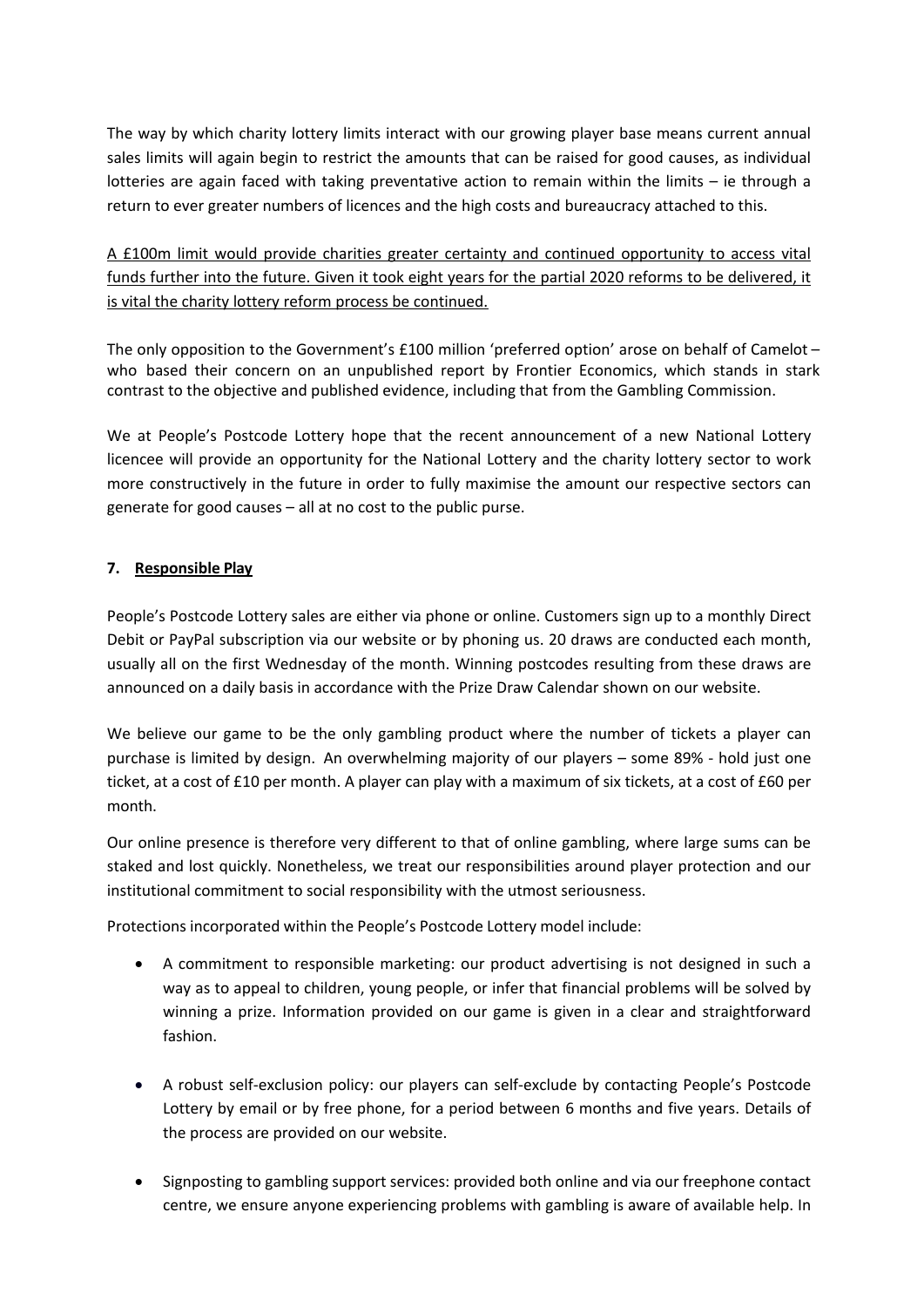addition to signposting to Gambling Commission help and advice, we signpost directly to BeGamble Aware, Gambling Therapy, Gamblers Anonymous and Gamcare, including their directory of third-party software capable of restricting access to online gambling websites.

- As a subscription-only lottery, we are also in a position to monitor player behaviour through our systems. Through our account reviews and interactions, we are able to evaluate and identify possible indicators of gambling-related harm. Players opting to play with the maximum number of subscriptions are also subject to additional contact from our customer experience agents to ensure the continued suitability of their subscription.
- In addition to these online measures, the People's Postcode Lottery's customer experience agents in our contact centre are trained to a high standard to identify, evaluate and track potential vulnerability amongst players, such as the presence of dementia, as well as indicators suggesting a lack of affordability. Staff receive regular training to identify vulnerable persons, including through working with our supported charities and other organisations to develop knowledge and awareness of the key indicators.
- Committed to improving player safety in line with evolving industry standards, in June 2021 PPL voluntarily raised our Age of Play from 16 to 18 years**,** despite no legal need to do so.

The recognised low risk of charity lotteries (referenced in section 1) suggests that these measures are effective in protecting against gambling harms.

#### **SUBMISSION ENDS**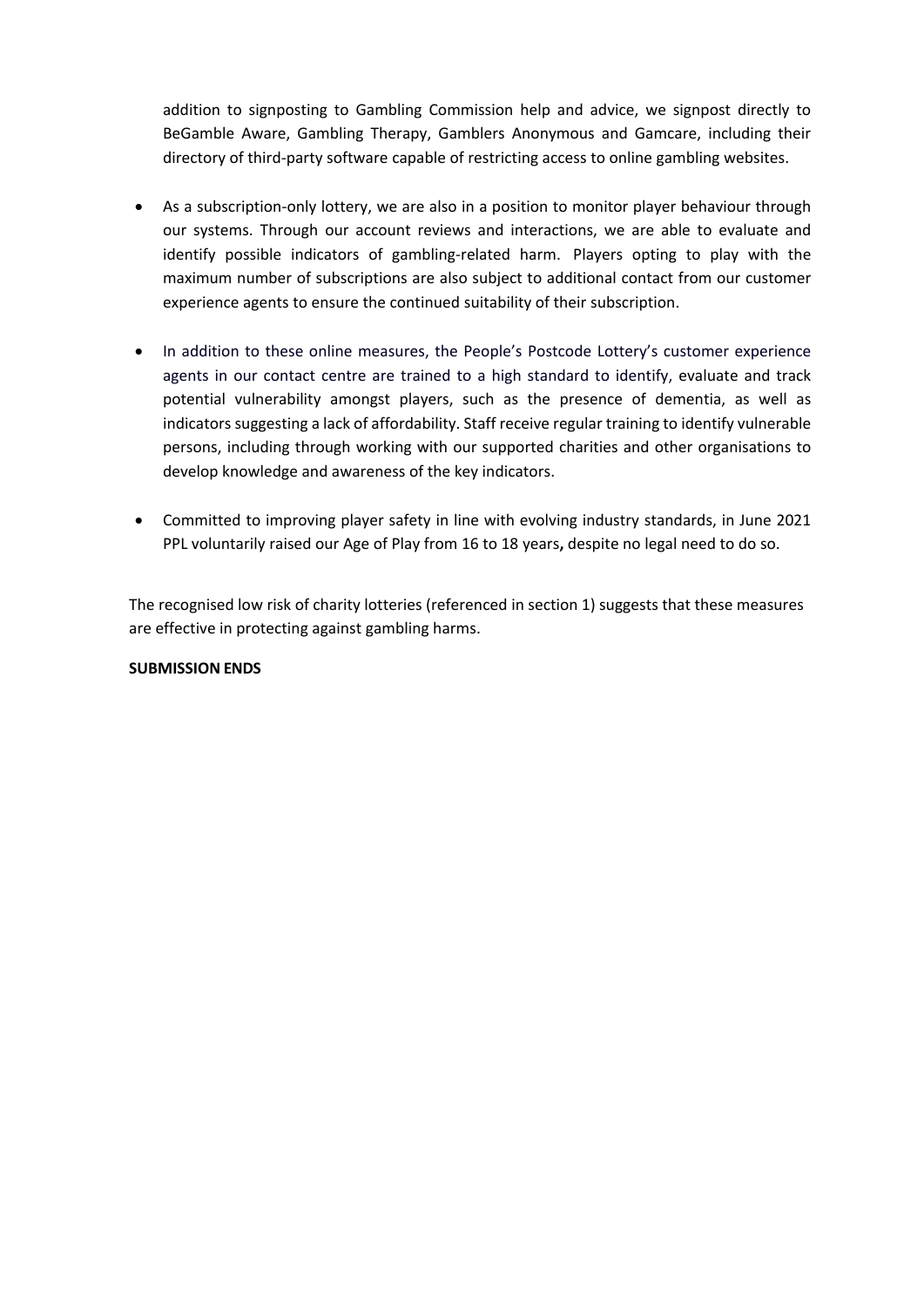#### **APPENDIX 1**

The Rt Hon Nadine Dorries MP Secretary of State for Digital, Culture, Media and Sport Department for Digital, Culture, Media and Sport 100 Parliament Street London, SW1A 2BQ

Friday 14th January 2022

Dear Secretary of State

#### **Review of 2020 Charity Lottery Reforms**

We are aware that your department is currently considering whether the charity lottery reforms which came into law in March 2020 have been a success.

As a group of 97 charity leaders whose organisations have benefitted hugely from charity lottery fundraising, we write to emphasise our view that the changes have indeed been a success and we thank the Government for implementing them.

To date, our charities have together received over £500 million from players of People's Postcode Lottery - a truly transformational amount of money which has helped our charities to thrive and grow.

From our perspective we believe that the charity lottery annual sales limit being raised to £50 million and the per draw sales limit being raised to £5 million has already clearly been a success.

The increases in the sales limits have led to several positive changes that have directly benefited our charities, these include:

- **Increased funding:** thanks to reduced administration costs, the percentage returned to good causes from players of People's Postcode Lottery has increased from 32% to 33%, which has directly led to more money for our charities.
- **Quarterly payments:** the simplified trust structure implemented because of the change in the law will allow trusts to release funding to our charities quarterly, instead of once a year under the old limits.
- **Extra Awards in 2021**: one initial outcome of reform is that 61 regular beneficiary charities supported by People's Postcode Lottery received a total of £31 million in one-off Extra Awards in 2021. This has resulted because of the move to quarterly payments mentioned above.
- **Room for growth**: The higher limit on annual sales means that the Trusts which receive player funds and which then fund our charities, have a higher ceiling on annual income and therefore have room for growth – allowing further funds to be allocated. This is in stark contrast to the pre-reform situation.

As you will be aware, the ongoing pandemic has created an incredibly difficult financial situation for many charities across Britain. The regular and reliable funding from players of People's Postcode Lottery during these times has, in many cases, allowed charities to survive in this incredibly turbulent period we find ourselves in. Quite simply the increased funding, thanks to charity lottery reform, could not have come at a better time for us.

We are aware that pre-reform there was a question as to whether charity lottery reform could impact the National Lottery. Many of our charities also receive funding from the National Lottery,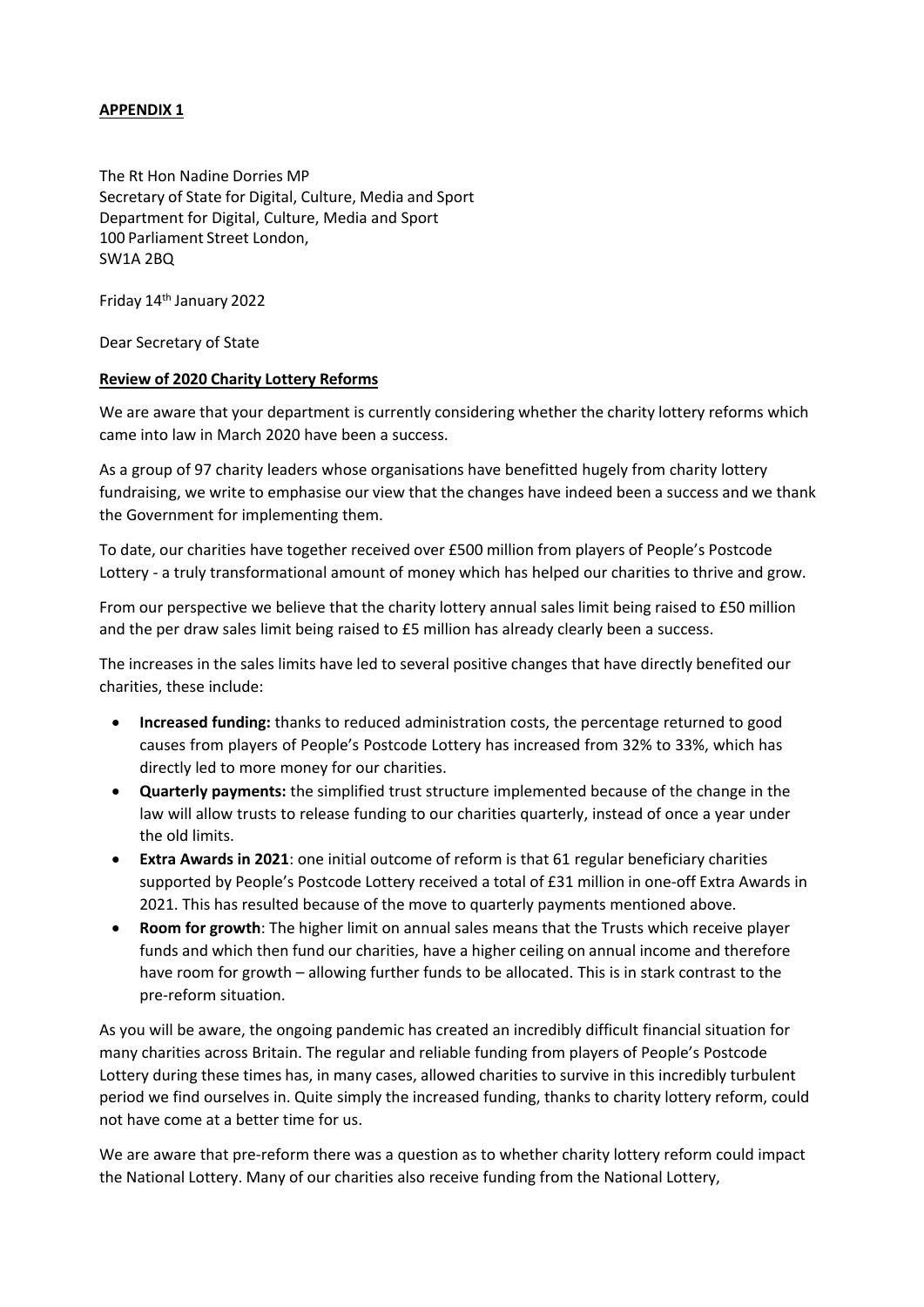something that we are hugely grateful for. However, it has always been very hard to see how increasing the charity lottery sales limits, which are behind-the-scenes non-player-facing changes, could impact sales of the National Lottery. Pre-reform we were reassured by the extensive studies undertaken by the Gambling Commission on this point, which forecast no impact. With the reforms now in place for well over a year we are further reassured to note that National Lottery sales and funds to good causes have risen over the last year according to Camelot and Gambling Commission statistics. Indeed, with funds to good causes from lottery fundraising now at an all-time high it is clear that charity lottery reform has only had a positive impact on charity finance.

#### **Move to a £100 million charity lottery annual sales limit**

In April 2019 many of the charities who have signed this letter wrote to one of your predecessors as Digital, Culture, Media and Sport Secretary, the Rt Hon Jeremy Wright QC MP, asking him to raise the charity lottery annual sales limit to £100 million.

We were pleased that in its July 2019 report on the Society Lottery reform public consultation, the Government stated its sympathy to a £100 million annual sales limit and its ambition to move to introduce an operator licence allowing £100 million of annual sales.

Given the already evident success of the move to a £50 million annual sales limit we ask that the Government takes action to proceed with this next element of charity lottery reform. This will enable further reductions in bureaucracy and administration costs and further assist charity lotteries and the charities they support, such as those we lead.

We look forward to hearing from you on this issue.

Yours sincerely

Jean-Michel Grand Executive Director Action Against Hunger

*Peter Fearnhead*

Peter Fearnhead Chief Executive Officer African Parks

Kate lee

Kate Lee CEO Alzheimer's Society

Frances Longley Chief Executive ActionAid UK

Charlie Hay CEO Afrikids

 $\sqrt{R}$ 

Camilla Knox-Peebles Chief Executive Amref Health Africa UK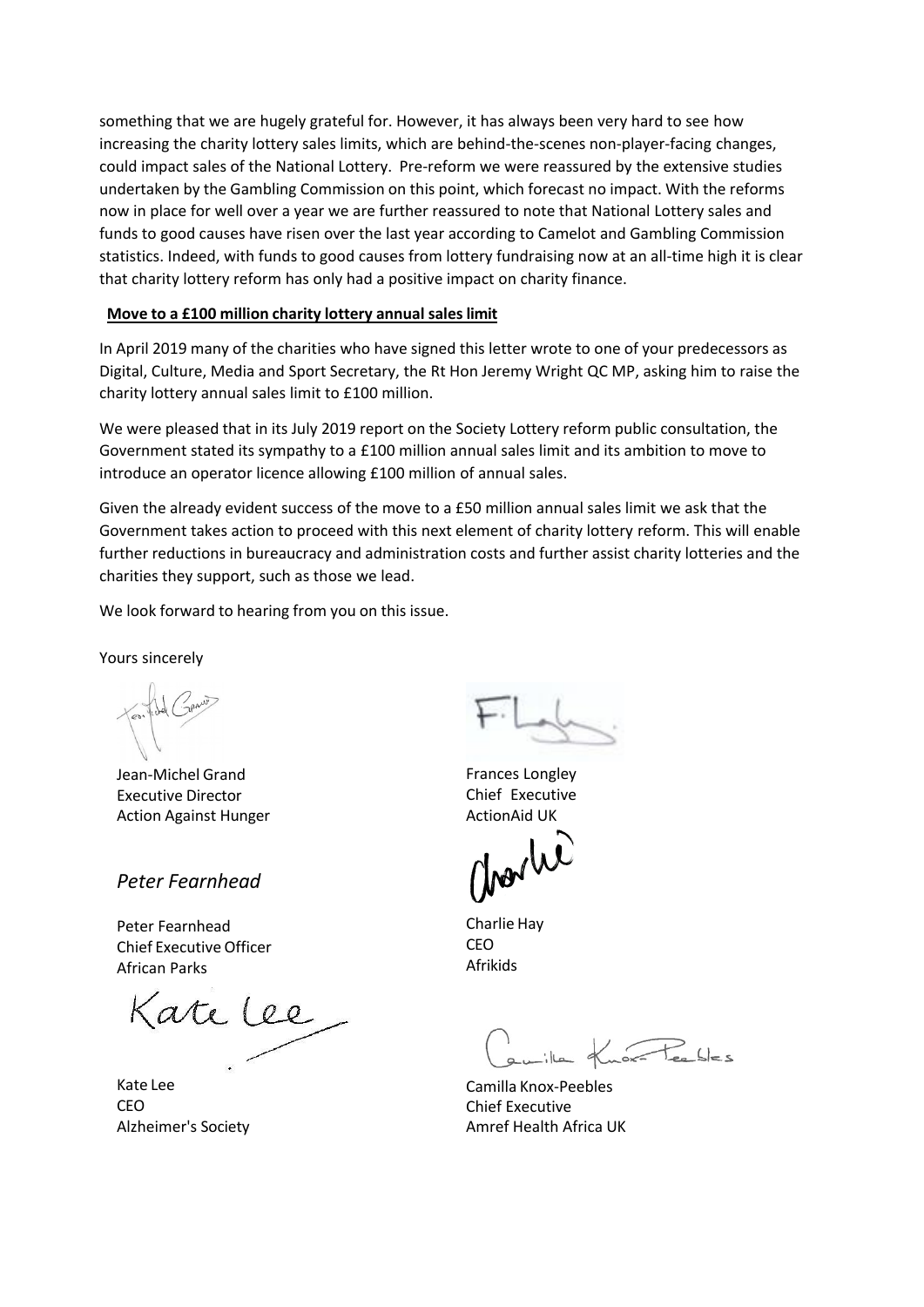Christophe Cox CEO APOPO

Peter Laurie Chief Executive Battersea Dogs & Cats Home

Delyth Morgan CEO Breast Cancer Now

Richard Parry Chief Executive Canal & River Trust

Levenson  $0<sup>e</sup>$ 

Joe Levenson Executive Director of Policy and External Affairs Carers Trust

Mary Glasgow CEO Children 1st

Peil نب

Stefanie Pfeil Global Director of Development ClientEarth

Lynn Perry MBE & Michelle Lee-Izu Co-Chief Executives (Interim) Barnardo's

Thee-d

Alison Tweed CEO Book Aid International

 $\sqrt{2}$ 

Mike Adamson CEO British Red Cross

Laurie Lee CEO CARE International UK

Charles Darley Chief Executive Cats Protection



Leigh Elliott CEO Children North East

# *Matthew Downie*

Matthew Downie Chief Executive Crisis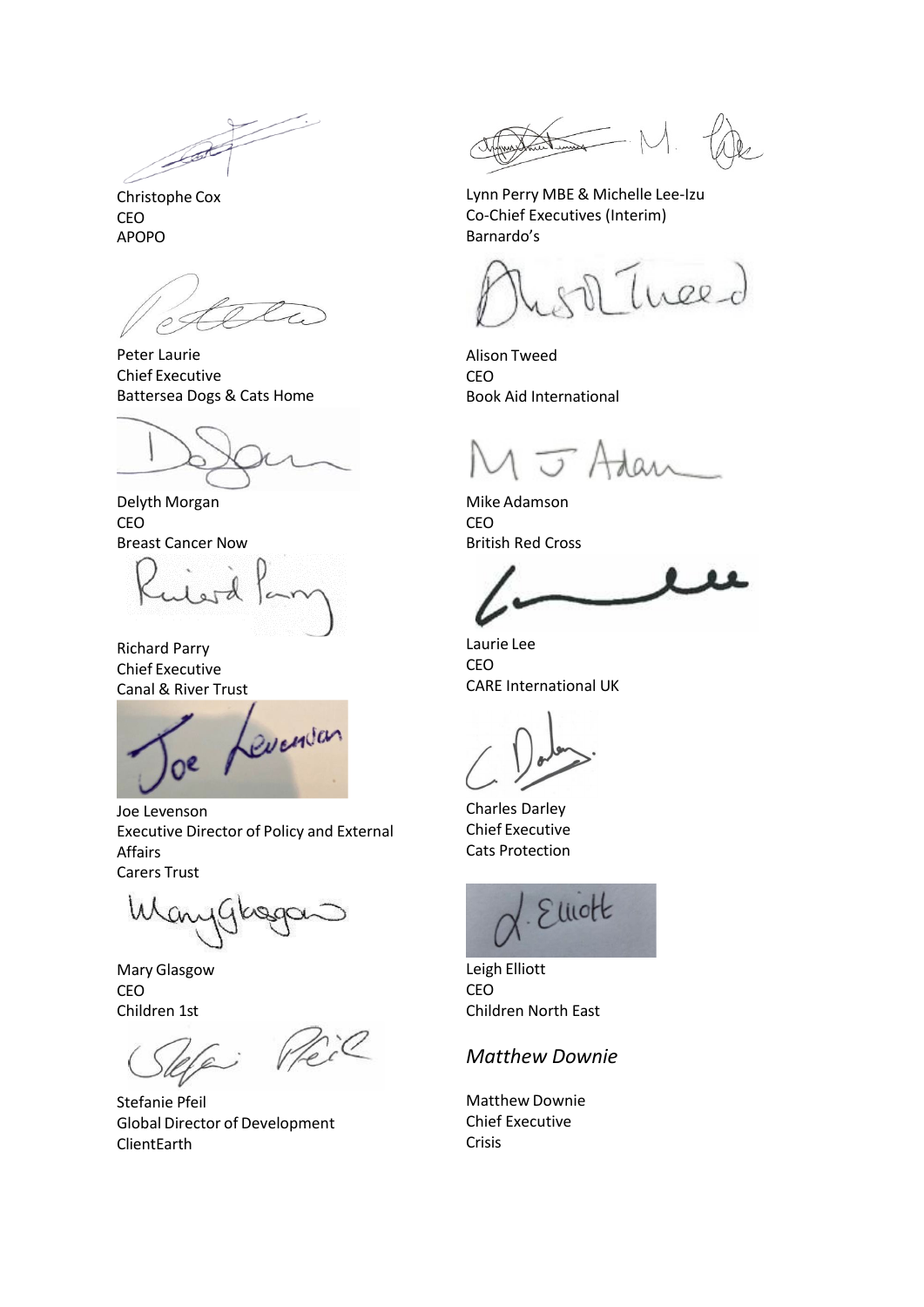N. M w

Neeraj Sharma CEO Daisy Chain

Mike Thiedke CEO Depaul UK

lich

Nick Barley CEO Edinburgh International Book Festival

Vkroles

MiriamTurner/Hugh Knowles Co-CEOs Friends of the Earth

Angela Salt CEO Girlguiding

inti ana

Béatrice Butsana-Sita CEO Greenhouse Sports

au Mizh

Tom Wright CBE CEO Guide Dogs

Fiona Petit CEO Dementia Adventure

Owen Sharp CEO Dogs Trust

runK

Frank Fletcher CEO Ellen MacArthur Cancer Trust

Dr Richard Dixon Director Friends of the Earth Scotland

Vichal Vai

Mike Davis CEO Global Witness

an ren

John Sauven Executive Director Greenpeace

Kerry Smith Chief Executive Officer Helen Bamber Foundation Group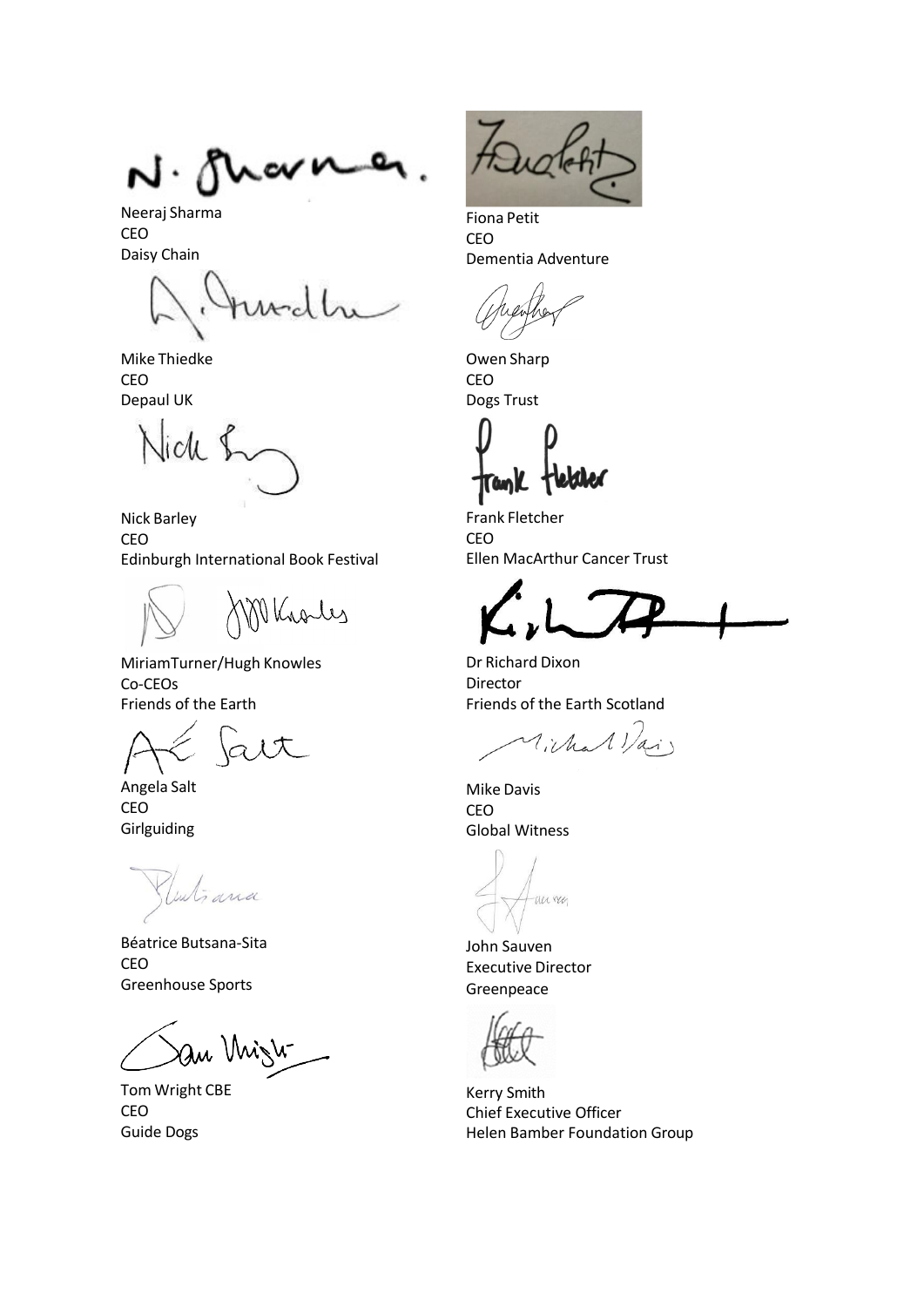Kenneth Roth Executive Director Human Rights Watch

Niels Meijer Director/CEO Johan Cruyff Foundation

Incyleake

Dr Lucy Peake CEO Kinship

Mark Curtin CEO Lord's Taverners

10 Drah

Dr Lindsey MacDonald Chief Executive Magic Breakfast

amel Sda

Daniel Adams Executive Director Mary's Meals

Guest  $Q_{1}$ 

Dr Claire Guest Chief Executive Medical Detection Dogs

Jone let

George Graham Chief Executive Humanity & Inclusion

Allison Ogden-Newton OBE CEO Keep Britain Tidy

Martha Sprink.

Martha Spurrier Director Liberty

Dame Laura Lee DBE Chief Executive Maggie's

 $S. Lk$ 

Sandy Luk CEO Marine Conservation Society

Vickie Hawkins Executive Director Médecins Sans Frontières UK

D Kernode

Deborah Kermode CEO and Artistic Director Midlands Arts Centre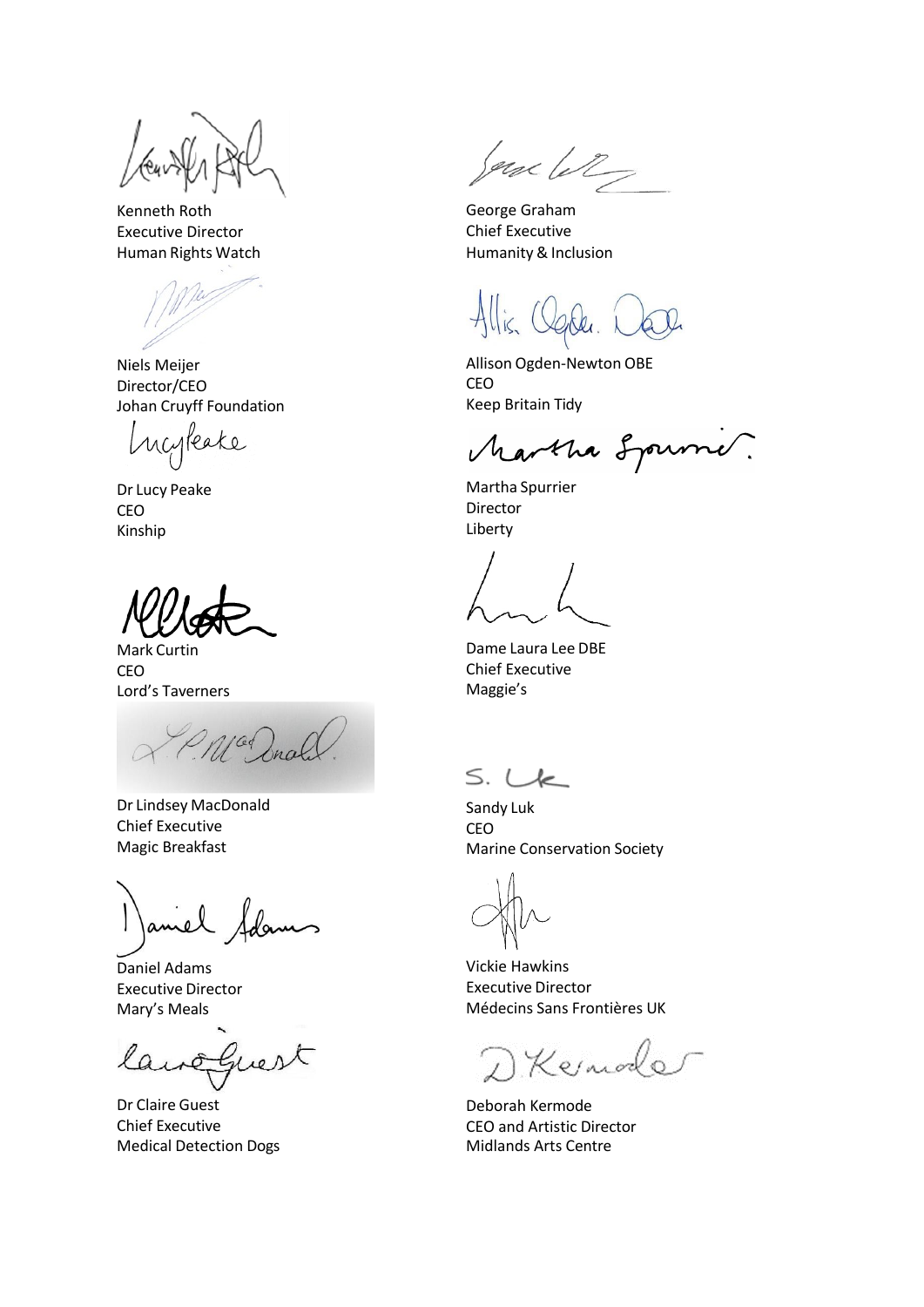Irule

Jo Youle CEO Missing People

David Andem

David Anderson Director General Amgueddfa Cymru/ National Museum Wales

na

Hilary McGrady Director-General National Trust

Hugo Templeman CEO Ndlovu Care Group

Sir Peter Wanless CEO **NSPCC** 

Dylan Mathews Chief Executive Peace Direct

 $\bigcup$ 

Rose Caldwell CEO Plan International UK

Sir John Leighton Director-General The National Galleries of Scotland

MANZ

Dr Christopher Breward Director National Museums Scotland

Robert

Philip Long CEO National Trust for Scotland

0

Steve Beharall Head of Foundation Newcastle United Foundation

Sinhandagik

Dhananjayan Sriskandarajah Chief Executive Oxfam GB

6 locke

Catherine Roche CEO Place2Be

huis S

C  $\pi w l$ sa

Paula Wilson Interim CEO & PWCF Finance Director The Prince of Wales's Charitable Fund Trustees and Executive Team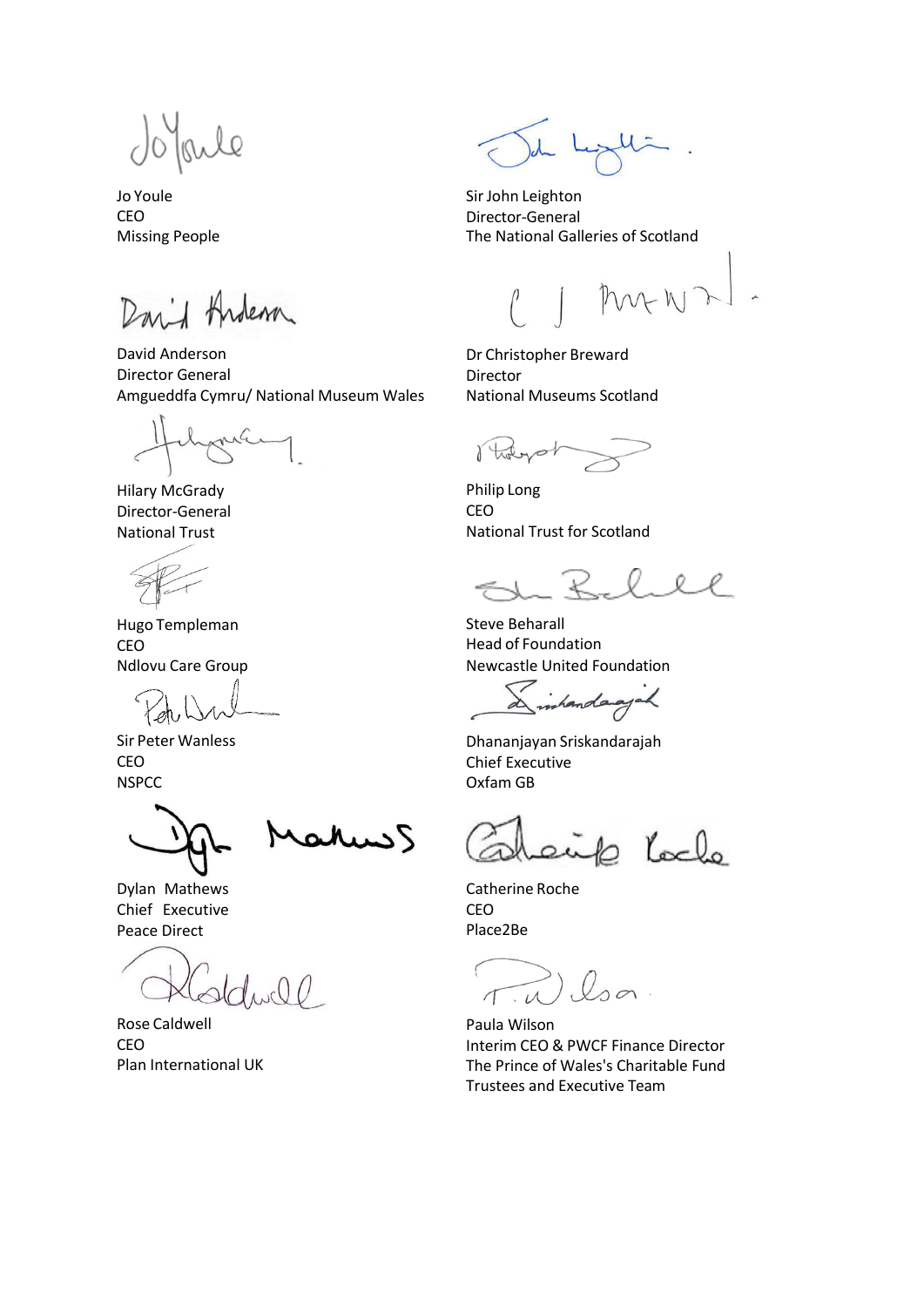fair Mchardil

Jan McLoughlin Director General PDSA

Ed Bracher Chief Executive Riding for the Disabled Association

handin

Simon Milne Regius Keeper (Chief Executive) Royal Botanic Garden Edinburgh

mmstBre.

Catherine Johnstone CBE Chief Executive Royal Voluntary Service

Gwen Hines CEO Save the Children UK

Caroline Harper CEO Sightsavers

Dougie Stevenson Chief Executive Officer Street League

 $\mu$ 

Meryl Davies Chief Executive Re-engage

Matt Stringer CEO RNIB

 $20,00$ el

Richard Deverell Director Royal Botanic Gardens, Kew

David Field CEO Royal Zoological Society of Scotland

cЬ

Sir Ian Blatchford Director & Chief Executive Science Museum Group

Nicola Killean CEO Sistema Scotland

Darren York CEO The Conservation Volunteers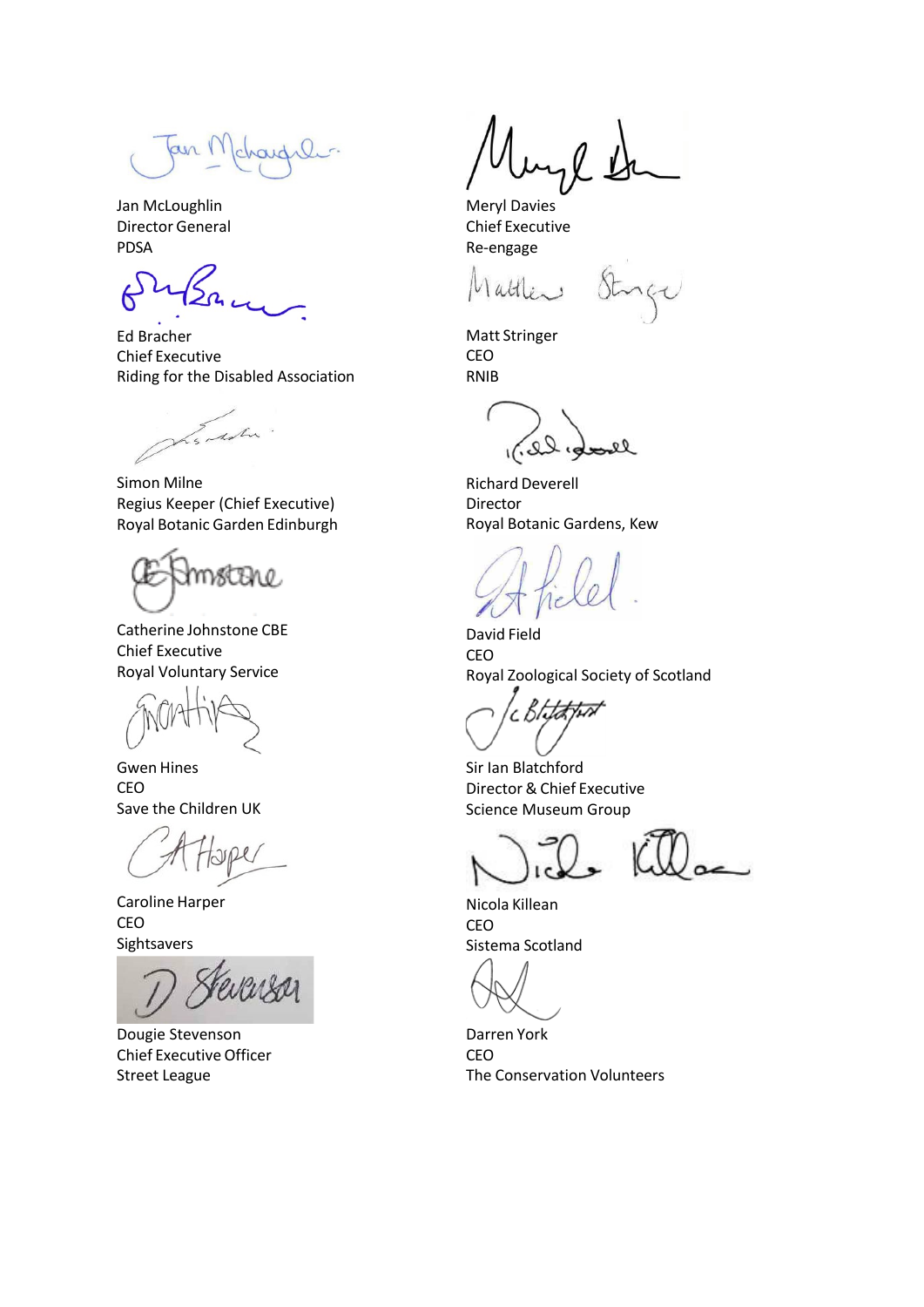Tanya Curry Interim CEO The Ramblers

John Prendergast Co-Founder

The Sentry<br>Antonio Joppelle

Antonio Zappulla CEO Thomson Reuters Foundation

Jon Sparkes Chief Executive UK Committee for UNICEF (UNICEF UK)

Paul Reddish Chief Executive Volunteering Matters

 $\overline{1}\cdot\overline{J}\cdot$  Wain

Tim Wainwright Chief Executive WaterAid

K. J Patrick

Kevin Peberdy Chief Operating Officer Wildfowl & Wetlands Trust

# *Dr Jane Davis*

Dr Jane Davis Founder and Director of Literature The Reader

Konrad Caulkett Grants and Finance Director Their World

## *Sarah Ebanja*

Sarah Ebanja Chief Executive Tottenham Hotspur Foundation

Leonie Bell Director V&A Dundee

gans.

Rob Williams OBE CEO War Child UK

Sarah Pugh Chief Executive

Craig Bennett Chief Executive The Wildlife Trusts

Whizz-Kidz